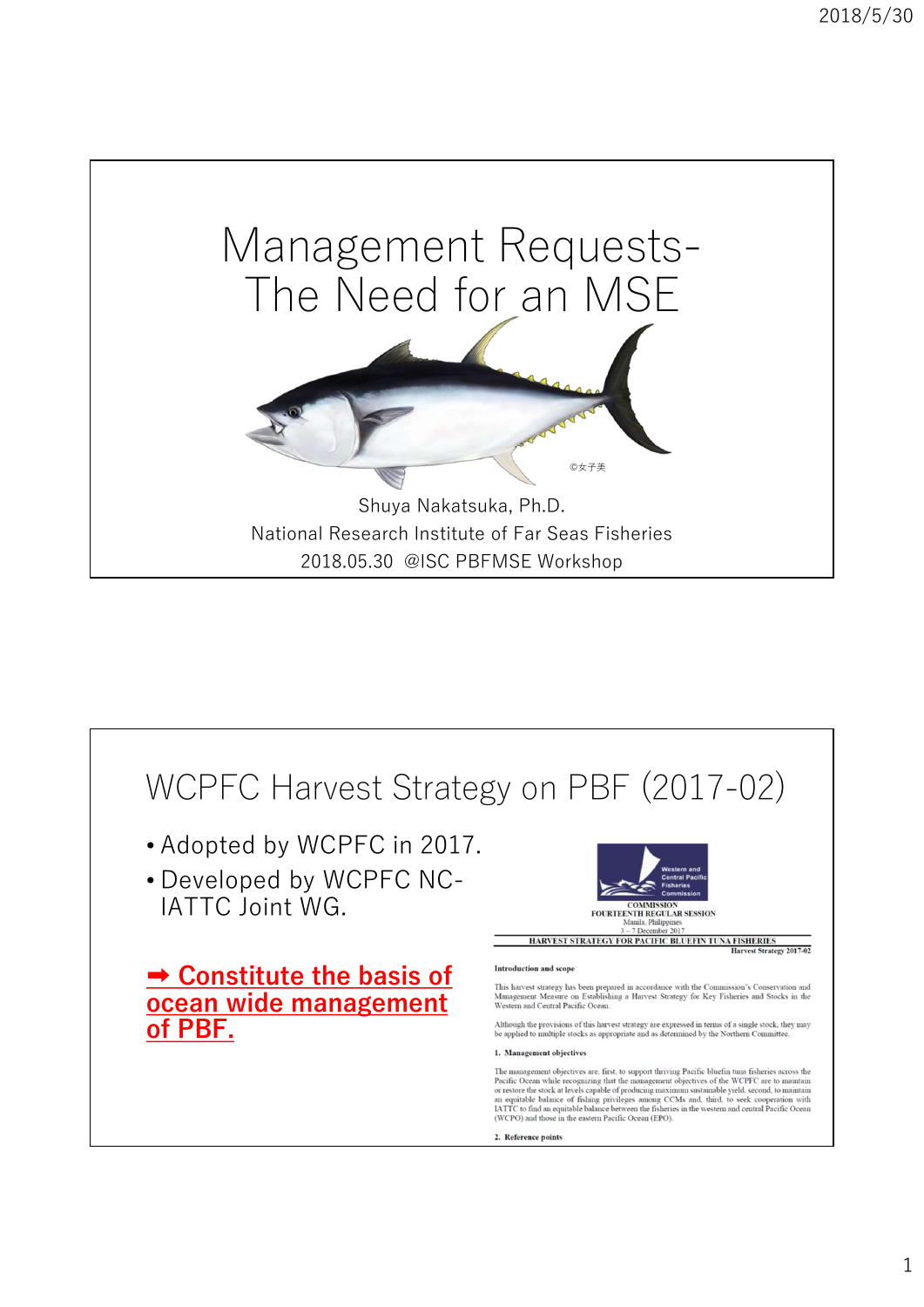# WCPFC Harvest Strategy on PBF (2017-02) WCPFC Harvest Strategy on PBF (20)<br>
Contains<br>
1. Management objectives<br>
2. Reference points<br>
3. Acceptable level of risk WCPFC Harvest Strategy on PBF (20<br>
Contains<br>
2. Reference points<br>
3. Acceptable level of risk<br>
4. Monitoring strategy<br>
5. Decision rules<br>
Program of contains and agent<br>
Monitoring strategy<br>
3. Acceptable level of risk<br>
3. WCPFC Harvest Strategy on PBF (201 4. Monitoring strategy  $\begin{tabular}{|c|c|c|c|} \hline & $\mathsf{WCPFC\; Harvest Strategy on PBF (20contains1. Management objectives2. Reference points3. Acceptable level of risk4. Monitoring strategy5. Decision rules6. Performance evaluation6. Performance evaluation6. **Reformance evaluation**6. **Reformance evaluation**7. **Rate** 1. **Table 2. **Table 3****7. **Table 3** 1. **Example 4. **Table 4. **Example 5****7. **Table 5. **Example 6. **Example 6. **Example**********$ WCPFC Harvest Strategy on PBF (2017)<br>
Contains<br>
1. Management objectives<br>
2. Reference points<br>
3. Acceptable level of risk<br>
4. Monitoring strategy<br>
5. Decision rules<br>
6. <u>Performance evaluation</u><br>
1. Management objectives<br> <table>\n<tbody>\n<tr>\n<th>NOTE C</th>\n<td>Harvest Strategy on PBF (20)</td>\n</tr>\n<tr>\n<td>contains</td>\n<td>Q</td>\n</tr>\n<tr>\n<td>2. Reference points</td>\n<td>PROOF</td>\n</tr>\n<tr>\n<td>3. Acceptable level of risk</td>\n<td>PROOF</td>\n</tr>\n<tr>\n<td>4. Monitoring strategy</td>\n<td>Haarson and G</td>\n</tr>\n<tr>\n<td>5. Decision rules</td>\n<td>Algebra of the image is the program of the image is the program of the image is the program of the image is the program of the image is the program of the image is the program of the image is the program of the image is the program of the image is the program of the image is the program of the image

Contains

- 
- 
- 
- 
- 
- 



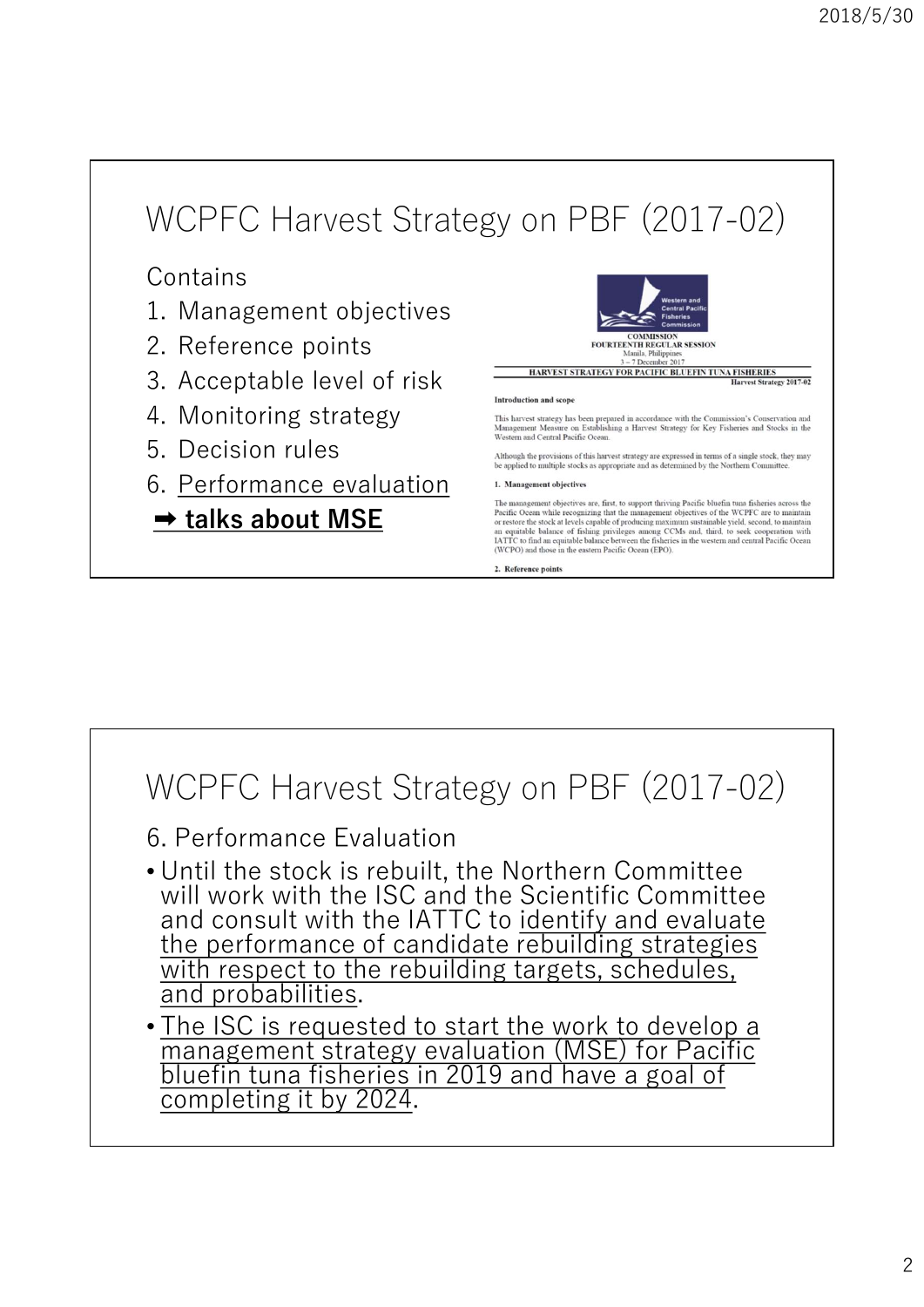### WCPFC Harvest Strategy on PBF (2017-02)

6. Performance Evaluation (cont.)

• The Joint WG will start to discuss in 2018, and aim to finalize no later than 2019, guidelines for the MSE, including at least one candidate long-term target reference point (TRP), two candidate limit reference points (LRPs) and candidate harvest control rules (HCRs), which will be provided to the ISC. Those candidate TRPs, LRPs and HCRs will be tested and changed if appropriate during the MSE development process.

### WCPFC Harvest Strategy on PBF (2017-02)

6. Performance Evaluation (cont.)

•In preparation for the Joint WG meeting in 2019, the ISC is requested to organize workshops in early 2018 and 2019 to support the identification of specific management objectives, including level of risks and timelines.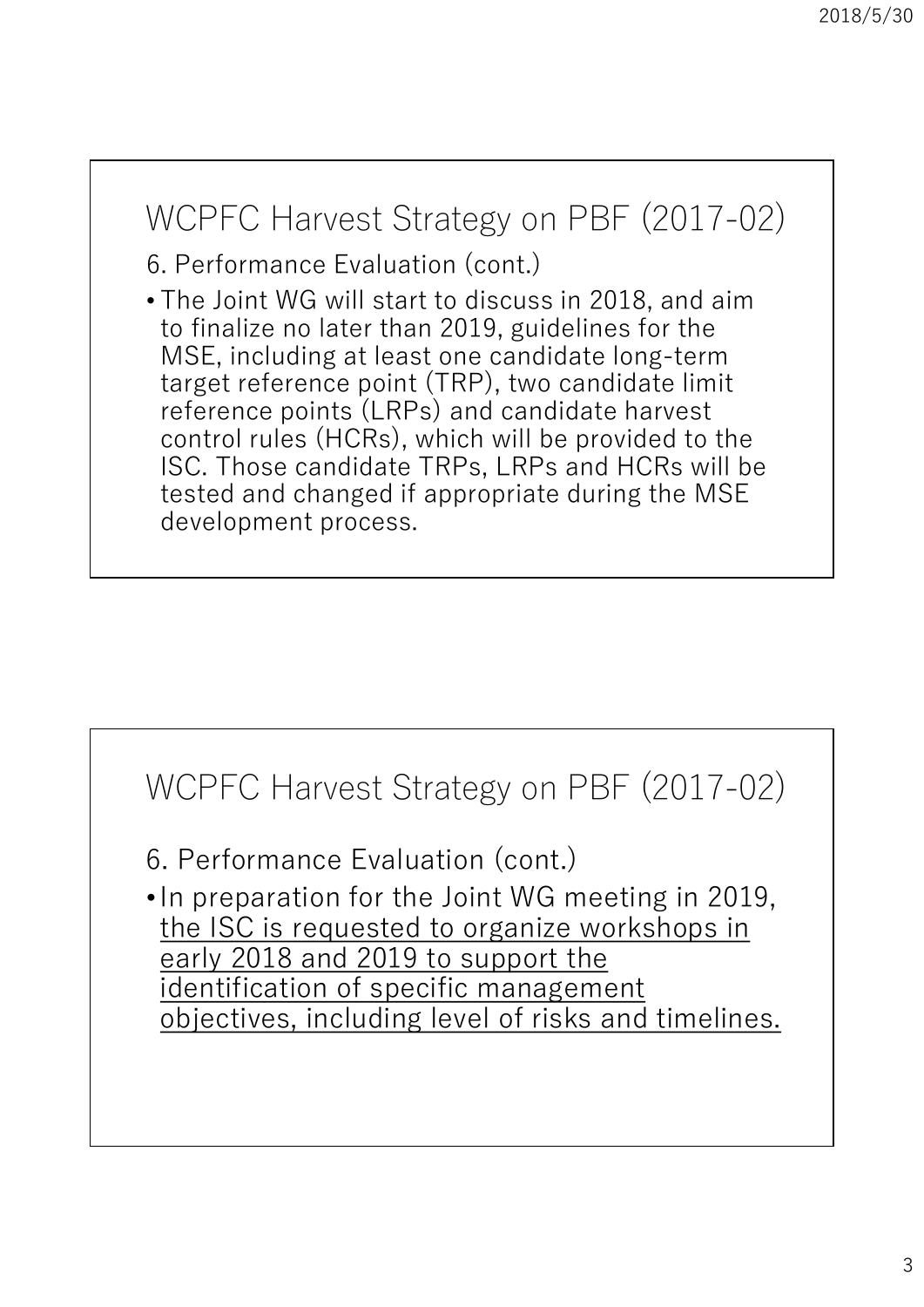

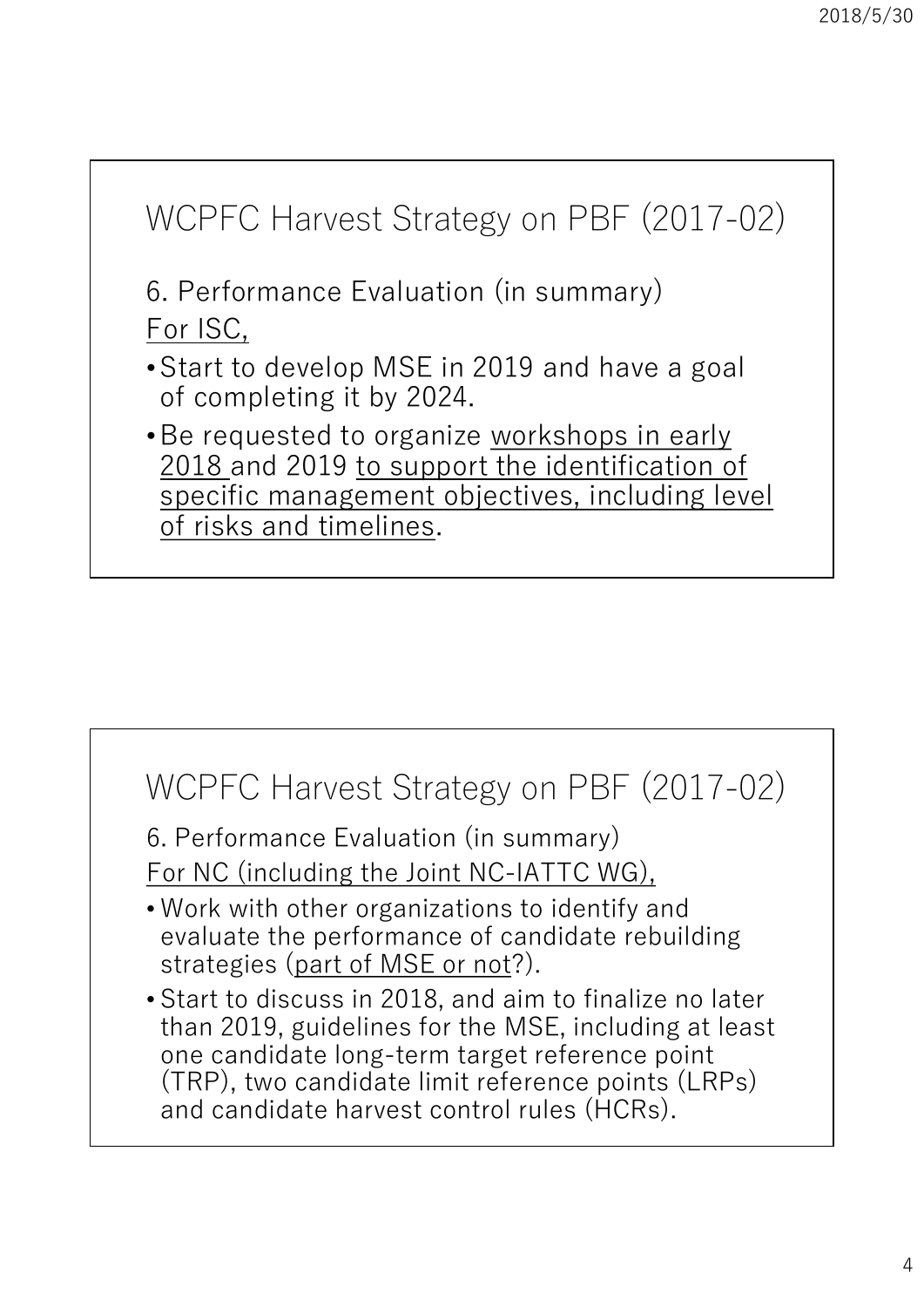